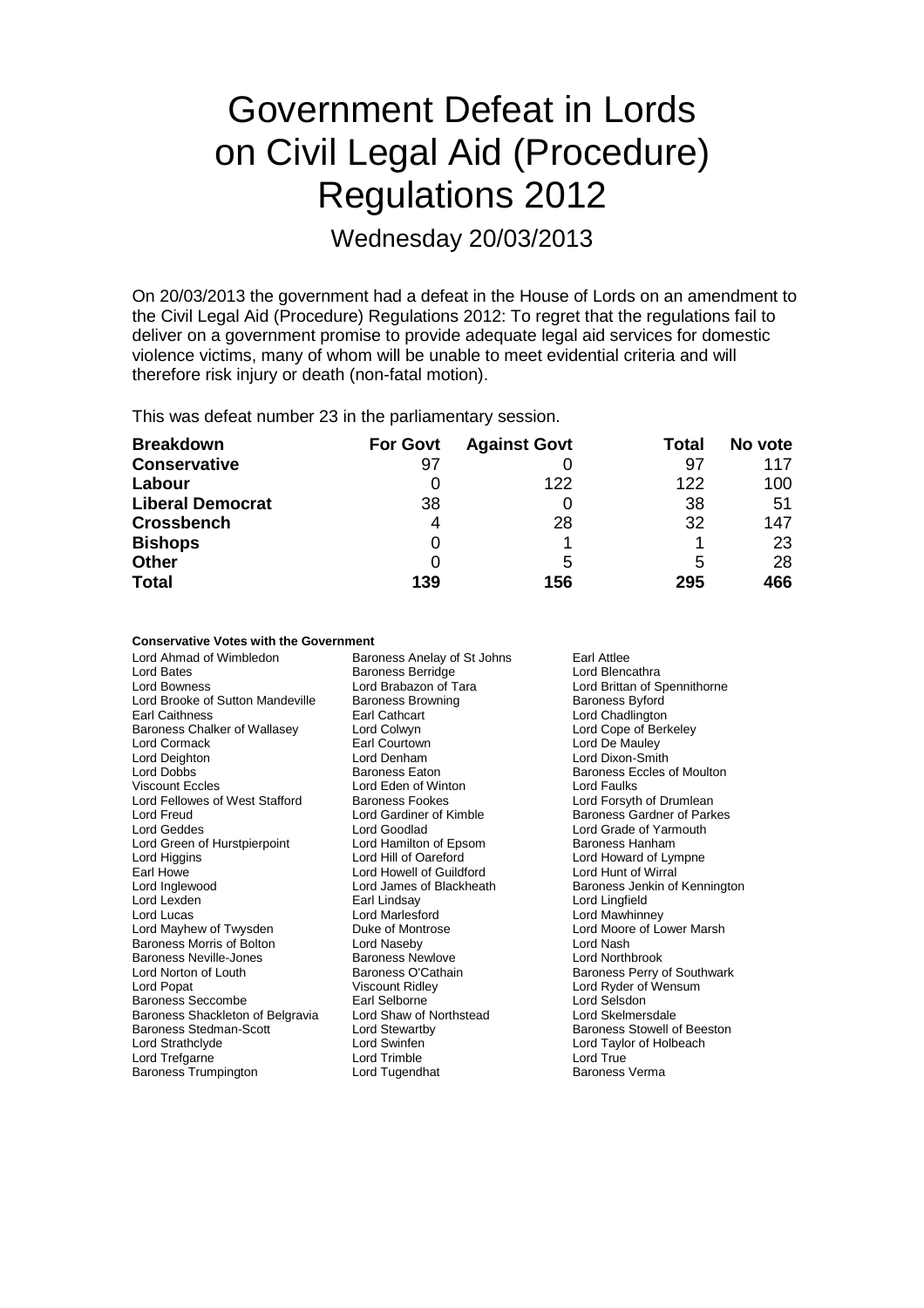Lord Vinson Baroness Warsi Lord Wasserman Viscount Younger of Leckie

Baroness Wheatcroft

#### **Conservative Votes against the Government**

**-**

**-**

### **Labour Votes with the Government**

## **Labour Votes against the Government**

Lord Bach **Lord Barnett** Lord Barnett Lord Bassam of Brighton<br>
Lord Barkeley **Lord Barnett** Lord Boaten Lord Boateng Lord Berkeley **Lord Bilston**<br>
Lord Boateng Lord Bradley<br>
Lord Boateng Lord Bradley<br>
Lord Bradley Lord Borrie Lord Bradley Lord Brooke of Alverthorpe Lord Brookman Lord Browne Viscount Chandos Lord Christopher Lord Clark of Windermere Lord Clarke of Hampstead Lord Clinton-Davis<br>
Baroness Crawley 
Baroness Crawley

Lord Davies of Coity Baroness Donaghy **Lord Donoughue**<br>
Lord Exans of Parkside **Lord Evans of Dubs**<br>
Lord Elder **Lord Evans of Parkside** Lord Evans of Watford Baroness Farrington of Ribbleton Lord Foulkes of Cumnock Baroness Gale<br>Baroness Gibson of Market Rasen Lord Giddens Lord Guasman Baroness Gibson of Market Rasen Lord Giddens<br>
Baroness Golding 
Baroness Lord Gordon of Strathblane Lord Graham of Edmonton Lord Grantchester<br>
Lord Grocott Cord Creation Creation Creation Lord Grocott **Contains the Container Container Container** Lord Harris of Haringey<br>Lord Harrison **Lord Hart of Chilton** Container Lord Haworth Baroness Hayter of Kentish Town Baroness Hilton of Eggardon Lord Hollick<br>Baroness Hollis of Heigham Lord Howarth of Newport Baroness Howells of St Davids Baroness Hollis of Heigham Lord Howarth of Newport Baroness Howells of Heigham Lord Howarth of Newport Baroness Howells of Lairg Lord Howie of Troon Lord Hughes of Woodside Lord Irvine of Lairg<br>
Lord Jordan **Lord Lord All Cord Act Lord Act Act Lord Kennedy of Southwark** Lord Jordan **Baroness Kennedy of The Shaws**<br>
Baroness King of Bow **Baroness Kennedy of The Shaws** Baroness King of Bow **Lord Kinnock** Communist Communist Baroness Kinnock of Holyhead<br>
Lord Kirkhill Lord Kinght of Weymouth Lord Lea of Crondall Baroness Lister of Burtersett Lord Lympne<br>Lord Maxton Lord McAyov Lord Maxton Lord McAvoy Carolic Baroness McDonagh<br>
Lord McFall of Alcluith Baroness McIntosh of Hudnall Lord McKenzie of Luton Lord McFall of Alcluith Baroness McIntosh of Hudnall<br>
Lord Mitchell<br>
Lord Moonie Lord Mitchell Lord Moonie Baroness Morgan of Huyton Lord Patel of Bradford Lord Pendry Cord Pendry Baroness Pitke<br>
Lord Ponsonby of Shulbrede Baroness Prosser Baroness Quin Lord Ponsonby of Shulbrede Baroness Prosser Baroness Quin<br>
Baroness Ramsay of Cartvale Lord Reid of Cardowan Baroness Rendell of Babergh Lord Richard Lord Rosser<br>
Lord Sawyer Baroness Scotland of Asthal Baroness Sherlock Lord Sawyer The Control of Baroness Scotland of Asthal Theorem Control Baroness Sherlock Baroness Sherlock Baroness Sherlock Baroness Sherlock Baroness Sherlock Baroness Sherlock Baroness Sherlock Baroness Sherlock Barones Viscount Simon **Baroness Smith of Basildon**<br>
Lord Stevenson of Balmacara **Basildon**<br>
Lord Stone of Blackheath Lord Temple-Morris Baroness Thornton Baroness Thornton Lord Triesman<br>
Lord Touhig Lord Touhig Lord Triesman Lord Triesman Lord Tunnicliffe<br>
Baroness Turner of Camden Lord Warner Lord Tunnicliffe Lord Watson of Invergowrie **Lord West of Spithead** Baroness Wheeler<br>Baroness Whitaker **Baroness Wilkins** Lord Whitty **Baroness Wilkins** Baroness Whitaker **Example 2 Example 2 Lord Whitty**<br>
Lord Williams of Elvel **Baroness Williams** Lord Wills **Corputer** Lord Wood of Anfield Lord Williams of Elvel<br>Baroness Worthington

Lord Adonis Baroness Andrews Baroness Armstrong of Hill Top<br>
Lord Barnett Lord Bassam of Brighton Lord Evans of Parkside Lord Evans of Van Lord Evans of Van Lord Evans of Van Lord Evans of Van Lord Evans of V Lord Gordon of Strathblane Baroness Gould of Potternewton<br>Lord Grantchester Lord Grenfell Lord Hart of Chilton **Lord Hawort**<br>Baroness Hilton of Eggardon **Lord Hollick** Lord Knight of Weymouth Lord Lea of Crondall<br>
Lord Lord MacKenzie of Culkein Examples National Cord Parekh<br>
Lord Pendry<br>
Lord Pendry Cord Baroness Pitkeathley Baroness Ramsay of Cartvale Lord Reid of Lord Richard<br>
Lord Richard Cartvale Lord Rosser Lord Warner **Camela Camela Camela Baroness Warwick of Undercliffe**<br>
Baroness Wheeler<br>
Baroness Wheeler Lord Young of Norwood Green

Baroness Crawley Lord Davies of Coity Baroness Dean of Thornton-le-Fylde Lord Stone of Blackheath Baroness Symons of Vernham Dean<br>Baroness Thornton **Baroness** Lord Tomlinson

### **Liberal Democrat Votes with the Government**

Baroness Barker **Communist Communist Communist Communist Communist Communist Communist Communist Communist Communist Communist Communist Communist Communist Communist Communist Communist Communist Communist Communist Commu** Lord Dykes Baroness Falkner of Margravine<br>Baroness Hamwee Baroness From Lord Hussain Baroness Hamwee Lord Hussain Baroness Hussein-Ece Baroness Jolly **Communist Conducts** Lord Kirkwood of Kirkhope **Baroness Kramer**<br>
Lord Maclennan of Rogart **Baroness Maddock** Lord Marks of Henley-on-Thames Lord McNally Lord Newby<br>Baroness Northover Baroness Parminter Baroness Ramoness Raminter Baroness Northover **Baroness Parminter** Baroness Randerson<br> **Baroness Randerson**<br> **Baroness And Baroness Parminter** Bank<br> **Baroness Randerson** Lord Sharkey **Baroness Sharp of Guildford** Lord Shutt of Guildford Lord Shutt of G<br>
Lord Strasburger Cord Teverson Lord Stoneham of Droxford Lord Stras<br>Cord Tope Lord Tyler

Lord Addington Lord Alderdice Lord Allan of Hallam Lord Maclennan of Rogart Lord Rodgers of Quarry Bank Lord Roper<br>Baroness Sharp of Guildford Lord Shutt of Greetland Lord Tope Lord Tyler Corp Corp Baroness Tyler of Enfield<br>
Lord Watson of Richmond<br>
Lord Watson of Richmond Lord Watson of Richmond